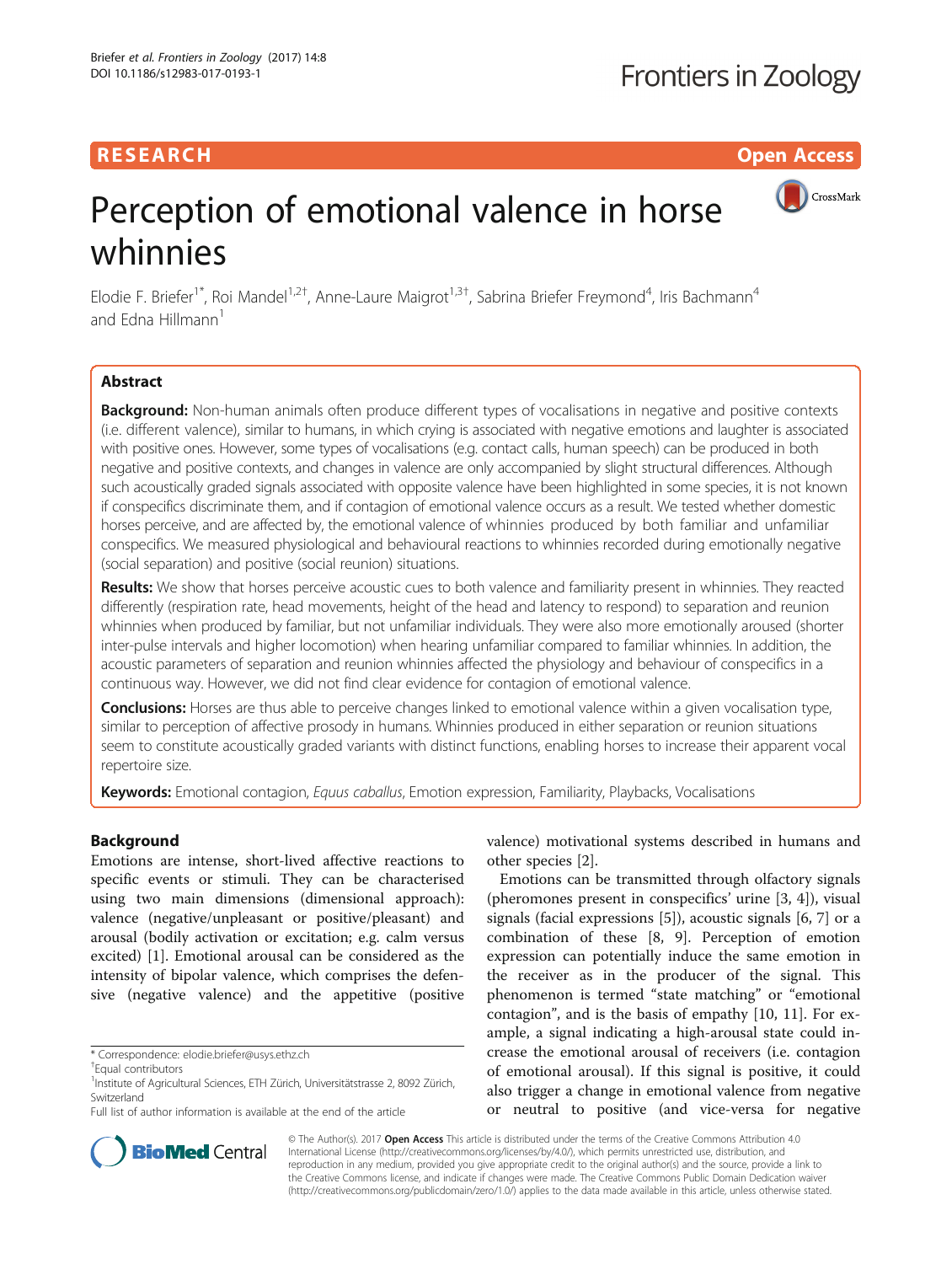signals) in receivers (i.e. contagion of emotional valence). Unlike higher, cognitive forms of empathy (e.g. sympathetic concern), the transmission of emotions from one individual to another is widespread in the animal kingdom [\[12](#page-10-0)]. It is enhanced by social closeness, familiarity and similarity between partners [\[10](#page-10-0), [13](#page-10-0)], improves information transfer through state sharing between individuals, and results in higher coordination among group members and stronger inter-individual bonds [[10](#page-10-0), [14](#page-10-0)]. Because vocalisations are a very effective communication system (e.g. they can be transmitted over long distances, around obstacles, and can be perceived in low visibility conditions [\[15\]](#page-10-0)), they constitute a rapid means of transmitting information to conspecifics and are, as a result, a prominent channel for emotional contagion [\[16](#page-10-0)].

Variation in the structure of vocalisations associated with emotional valence and arousal (i.e. vocal expression of emotions) have been observed across species [\[17](#page-10-0)]. While both changes in call types (i.e. discrete calls, e.g. pig, Sus scrofa, grunts to squeals [\[18](#page-10-0)]) and modification in the acoustic structure of a given call type (i.e. graded calls, e.g. meerkat, Suricata suricatta, alarm calls [\[19](#page-10-0)]) have been observed with variation in the emotional arousal experienced by the producer, contexts of opposite valence are usually associated with different call types  $([17, 20]$  $([17, 20]$  e.g. change from horse, *Equus caballus*, whinnies to squeals, from dog, Canis lupus familiaris, bark to growl, or from human laughter to crying). However, acoustic variation within call types that are produced in both negative and positive situations (e.g. contact calls) can also occur (e.g. African elephant, Loxodonta Africana, rumbles [\[21](#page-10-0)]; bonobos, Pan paniscus, peeps [\[22](#page-10-0)]; goat, Capra hircus, bleats [\[23\]](#page-10-0); horse whinnies [[24\]](#page-10-0)).

Perception of the variation existing within specific call types as a function of the emotional arousal of the producer has been mainly studied in non-human animals in alarm contexts. These studies revealed that conspecifics respond more to alarm calls that have been artificially modified to mimic higher urgency levels (i.e. the parameters indicating urgency have been increased [\[25](#page-10-0)–[28](#page-10-0)]). The ability to perceive indicators of arousal in other types of calls has also been shown (e.g. [\[29](#page-10-0)–[31\]](#page-10-0)). Additionally, clear evidence for vocal contagion of emotional arousal (i.e. matching between the emotion of the producer and the receiver) exists in zebra finches (Taeniopygia guttata); females show raised corticosterone levels when hearing distance calls emitted by their pair mate given orally administered exogenous corticosterone, compared to when hearing regular distance calls [\[32](#page-10-0)]. However, to our knowledge, it is not known if receivers are able to perceive variation occurring within a given type of vocalisation as a function of the emotional valence of the producer, and if emotional contagion occurs as a result. This ability could allow species with limited vocal repertoires to communicate different emotions using the same vocalisation type. Such acoustically graded variants could, as a result, be associated with different functions (e.g. trigger retreat or approach), in the same way as different call types, and might be as important as call-type differentiation for modulating social interactions [[7, 33,](#page-10-0) [34\]](#page-11-0).

We investigated if domestic horses can perceive indicators of emotional valence in whinnies of familiar and non-familiar conspecifics, independently of the context of reception (i.e. using only the acoustic features of whinnies), and if contagion of emotional valence occurs. As a highly social species [\[35\]](#page-11-0), horses should benefit from acoustic perception of emotions, in order to regulate social interactions within harems (stallion, females and foals) or bachelor bands (young or old stallions without a harem) [\[35](#page-11-0)]. Eight call types have been described in this species: whinnies, nickers, squeals, blows, snores, snorts, roars, and groans [[36, 37\]](#page-11-0). Whinnies provide information about sex, body size and individuality [[38](#page-11-0)], reproductive success [[39](#page-11-0)] and emotions (valence and arousal [\[24\]](#page-10-0)), while squeals provide information about dominance status [\[40\]](#page-11-0). Conspecific receivers can decipher familiarity [[38](#page-11-0), [41\]](#page-11-0) and stallion fertility [\[39\]](#page-11-0) encoded in whinnies, as well as dominance status encoded in squeals [[40](#page-11-0)]. Furthermore, horses are capable of cross-modal individual recognition of conspecifics, matching whinnies to visual/olfactory characteristics of the caller [[42](#page-11-0)].

Whinnies are the most common call type produced by horses and can be emitted in both negative and positive contexts (e.g. separation and reunion with conspecifics, anticipation of both unpleasant and pleasant events, disturbances, frustration and curiosity [\[36](#page-11-0)]). Our previous study revealed that these calls are constituted by two fundamental frequencies ("F0" and "G0", suggesting biphonation), and that whinnies produced during social separation from either one or all group members (negative situations) are longer and have a higher G0 frequency than those produced during social reunion with one or all group members (positive situations) [\[24](#page-10-0)]. Separation and reunion whinnies thus constitute acoustically graded variants of the same call type. The negative and positive situations were also characterised by different behavioural responses in the producer; horses displayed less chewing motion (moving the lower jaw up and down without food [[43\]](#page-11-0)), and spent more time with the head high in the negative compared to the positive situation [\[24](#page-10-0)]. Here, we tested if information about emotional valence in whinnies can be deciphered by both familiar and unfamiliar conspecifics using playback experiments. We predicted that horses would show different physiological and behavioural responses to negative and positive whinnies, therefore validating emotion perception. If contagion of emotional valence occurs, we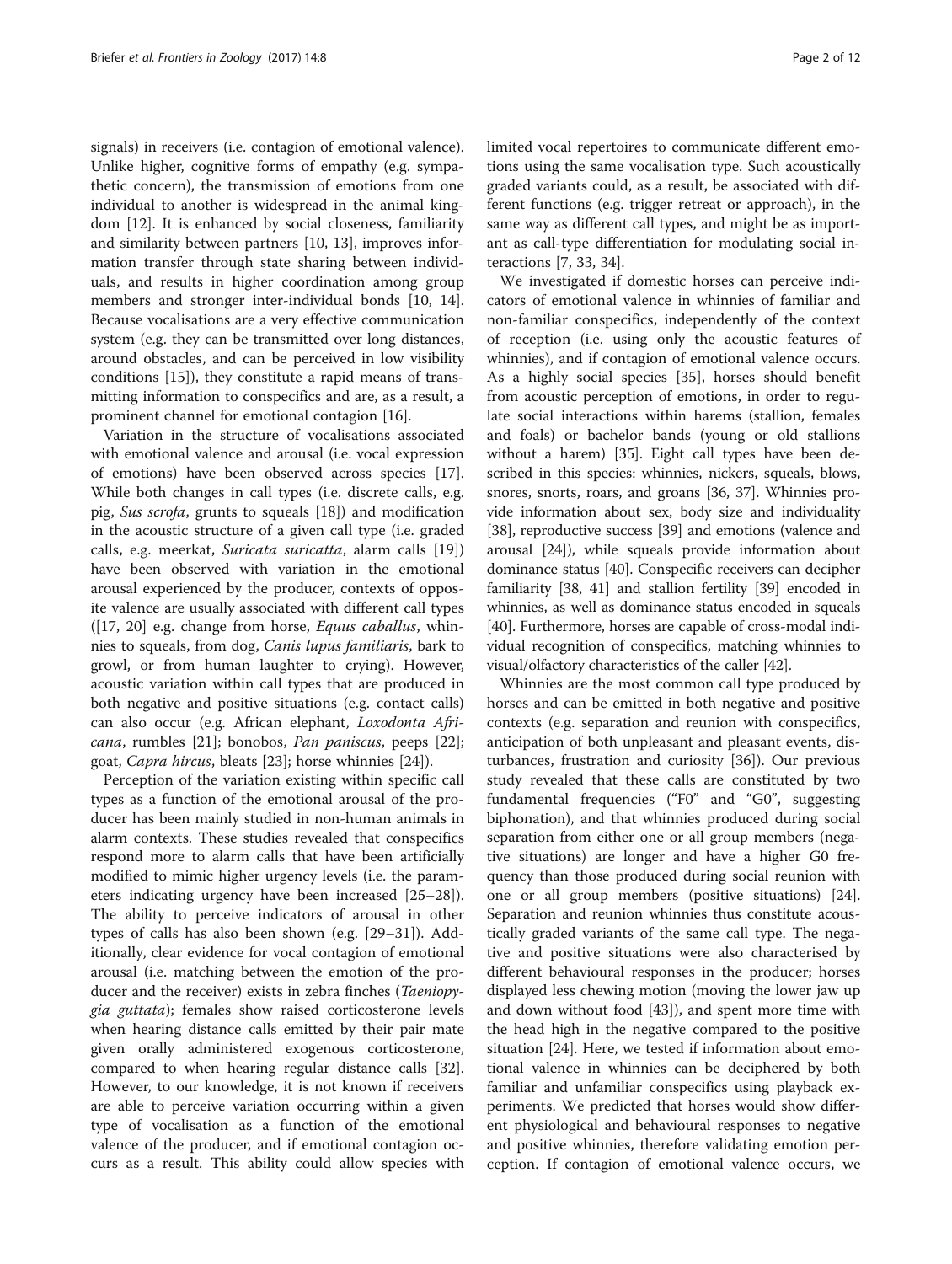expected horses to display more behavioural indicators of negative emotions (head high) during playbacks of negative whinnies, and more behavioural indicators of positive emotions (chewing motion) during playbacks of positive whinnies (i.e. state matching between producer and receiver [\[12](#page-10-0)]). We also expected the acoustic features of whinnies to affect the responses of receivers in a graded way, with the time spent chewing decreasing and the time spent with the head high increasing with an increase in the duration and G0 of the calls played back, as predicted with a change from negative to positive emotions. As the acoustic channel is the main channel of communication in humans (speech), the study of vocal contagion of emotions in non-human animals is a promising way to understand the evolution of emotional contagion and empathy [\[10\]](#page-10-0).

## Results

We tested 18 horses of various breeds (Additional file [1](#page-9-0)) housed in five different farms with four playback treatments each: 1) separation (negative) whinnies from a familiar horse, 2) reunion (positive) whinnies from the same familiar horse, 3) separation (negative) whinnies from an unfamiliar horse, and 4) unfamiliar reunion (positive) whinnies from the same unfamiliar horse. Each playback consisted in three whinnies produced by the same horse. Subjects were tested with the four treatments over two consecutive days (two playbacks per day). The order of the treatments was counterbalanced within horses for valence and between horses for familiarity. Familiar whinnies were recorded from horses housed in the same farm as the subjects, while unfamiliar whinnies were recorded from horses housed in other farms. Separation whinnies were produced by horses during separation from either one or all the other horses from their farm ("group members"). Reunion whinnies were produced when these horses were reunited with one or all group members, following the separation situation. Horses are highly gregarious animals and separation from conspecifics is thus stressful for them (i.e. emotionally negative), while their motivation to reunite with conspecifics is high (i.e. emotionally positive) [[35, 44\]](#page-11-0). Separation whinnies were thus assumed to be of negative valence, and reunion whinnies of positive valence [[24](#page-10-0)]. In order to investigate if horses could perceive vocal indicators of valence independently of the context of reception (i.e. if valence cues are stimulusindependent), horses were tested in their home environment ("neutral" context). We measured both their physiological and behavioural responses to each whinny played back. We analysed three physiological and five behavioural parameters that were previously shown to be affected by emotional valence and/or arousal [[24\]](#page-10-0), in addition to the latency of the subjects to respond to the

playbacks (Table [1\)](#page-3-0). We then included all these parameters in a principal component analysis to eliminate redundancy. We tested the effect of the valence and familiarity of the whinnies played back, and of the interaction between these two factors, on the scores of the resulting principal components (PC) with eigenvalue greater than 1 using linear-mixed effects models (LMMs). As responses to the playbacks are likely to be affected by the sex of the producer in respect to the sex of the subject, we also included a factor indicating whether the whinnies played back were produced by a horse of the same sex as the subject or not. Interactions between this factor and valence and familiarity were also fitted in the models.

Familiarity influenced PC1 scores (PC1: 27.24% of the variance, Table [2;](#page-3-0) LMM:  $N = 18$  horses,  $P = 0.022$ ;  $R_{\text{GLMM}(m)}^2 = 2.94\%, R_{\text{GLMM}(c)}^2 = 59.68\%$ ; horses had shorter inter-pulse-intervals (RR; i.e. faster heart rates), moved more (Locomotion), moved their head more (HeadMov), had their head high for a longer duration (HeadHigh), vocalised more (VocRate) and responded faster (LatenceRes; i.e. any change in behaviour after the onset of the playback) when hearing unfamiliar whinnies (model estimates for PC1 score: mean [95% confidence interval] =  $-0.04$  [ $-0.59$ ,  $0.55$ ]) compared to familiar whinnies (-0.31 [-0.91, 0.35]). In addition, the interaction between valence and familiarity influenced PC2 scores (PC2:  $20.56\%$  of the variance, Table [2;](#page-3-0) LMM:  $N = 18$ horses,  $P = 0.044$ ;  $R_{\text{GLMM(m)}}^2 = 5.90\%$ ,  $R_{\text{GLMM(c)}}^2 = 39.90\%$ ). Post-hoc pairwise comparisons showed that PC2 scores differed between separation and reunion whinnies when these were familiar to the subject (Tukey post-hoc test:  $Z = 2.87$ ,  $P = 0.021$ ,  $N = 18$  horses;  $R_{\text{GLMM(m)}}^2 = 11.86\%$ ,  $R_{\text{GLMM}(c)}^2$  =46.95%), but not when they were unfamiliar (Tukey post-hoc test:  $Z = -0.74$ ,  $P = 0.88$ ,  $N = 18$  horses,  $R_{\text{GLMM(m)}}^2 = 0.70\%$ ,  $R_{\text{GLMM(c)}}^2 = 16.23\%$ ; horses had lower respiration rates (RespRate), moved their head more (HeadMov), had their head high for a longer duration (HeadHigh) and responded faster (LatenceRes) when hearing familiar reunion compared to familiar separation whinnies (Table [2;](#page-3-0) Fig. [1\)](#page-4-0). The effects of valence, familiarity, sex of the horses or interactions between these factors on PC1 to PC3 not mentioned above were not significant (see Additional file [2](#page-9-0) for statistical results of these factors and Additional file [3](#page-9-0) for model estimates).

In order to test if separation and reunion whinnies also affected the responses of the horses in a continuous way, we tested the effect of the vocal parameters of the whinnies played back on the responses of the horses. To this aim, the calls played back were analysed by measuring vocal parameters previously shown to be affected by emotional valence and/or arousal ([[24](#page-10-0)] Table [1\)](#page-3-0). These parameters were included in a second principal component analysis to eliminate redundancy. The effect of the scores of the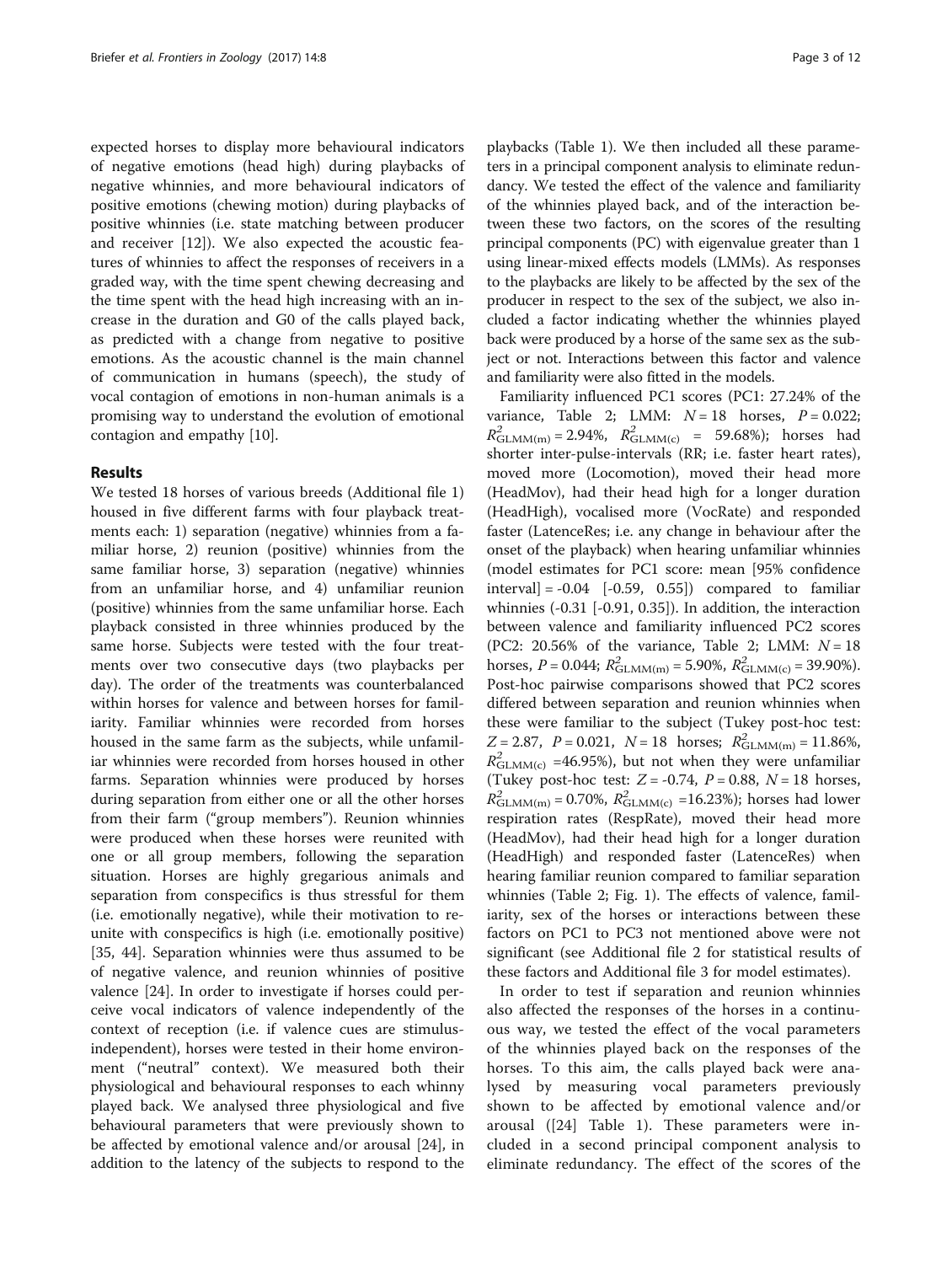<span id="page-3-0"></span>

|               | Abbreviation         | Description                                                                                                                                                               | Arousal/Valence |
|---------------|----------------------|---------------------------------------------------------------------------------------------------------------------------------------------------------------------------|-----------------|
| Physiology    | RR (ms)              | Inter-heart-beat interval                                                                                                                                                 | Α               |
|               | RespRate (breaths/s) | Respiration rate                                                                                                                                                          | A               |
|               | Skin $T$ ( $°C$ )    | Skin temperature                                                                                                                                                          | $V + A$         |
| Behaviour     | Locomotion           | Proportion of time spent moving (walk, trot or canter)                                                                                                                    | Α               |
|               | HeadMov (min-1)      | Number of rapid head movements per minute                                                                                                                                 | $V + A$         |
|               | HeadHigh             | Proportion of time spent with the eye line above the tip of the shoulder                                                                                                  | V               |
|               | Chewing              | Proportion of time spent chewing (i.e. moving the lower jaw up and<br>down in a chewing motion). This behaviour is performed without the<br>presence of food in the mouth | $V + A$         |
|               | VocRate (min-1)      | Number of vocalisations (whinnies or nickers) per minute                                                                                                                  | V (nickers)     |
|               | LatenceRes           | Latency from the onset of the call played back to the first behavioural<br>response (including all the above described behaviours)                                        |                 |
| Vocalisations | Dur(s)               | Duration of the whinny                                                                                                                                                    | $V + A$         |
|               | GOStart (Hz)         | Frequency value of G0 at the start of the whinny                                                                                                                          | $V + A$         |
|               | GOMax (Hz)           | Maximum G0 frequency value across the whinny                                                                                                                              | $V + A$         |
|               | G0Mean (Hz)          | Mean G0 frequency value across the whinny                                                                                                                                 | $V + A$         |
|               | FOStart (Hz)         | Frequency value of F0 at the start of the whinny                                                                                                                          | Α               |
|               | FOMax (Hz)           | Maximum F0 frequency value across the whinny                                                                                                                              | $V + A$         |
|               | F0Mean (Hz)          | Mean F0 frequency value across the whinny                                                                                                                                 | A               |
|               | AMVar (dB/s)         | Cumulative variation in amplitude divided by the total whinny duration                                                                                                    | $V + A$         |
|               | AMExtent (dB)        | Mean peak-to-peak variation of each amplitude modulation                                                                                                                  | $V + A$         |
|               | Q25% (Hz)            | Frequency value at the upper limit of the first quartiles of energy                                                                                                       | $V + A$         |
|               | Q50% (Hz)            | Frequency value at the upper limit of the second quartiles of energy                                                                                                      | $V + A$         |
|               | Q75% (Hz)            | Frequency value at the upper limit of the third quartiles of energy                                                                                                       | $V + A$         |

Whether each parameter was significantly affected by emotional valence (V) or arousal (A) in our previous study [\[24\]](#page-10-0) is indicated. Bold "V" indicates reliable cues to valence, i.e. parameters that were changing consistently with valence and were clearly more affected by valence than arousal. Bold "A" indicates reliable cues to arousal, i.e. parameters that were changing consistently with arousal and were clearly more affected by arousal than valence [[24\]](#page-10-0)

Table 2 Loadings of the physiological and behavioural parameters measured during the playbacks on the principal components with eigenvalue > 1 (PC1 to PC3 on a total of 9)

|            |            | Principal components |                 |         |
|------------|------------|----------------------|-----------------|---------|
|            | Parameters | PC <sub>1</sub>      | PC <sub>2</sub> | PC3     |
| Physiology | <b>RR</b>  | $-0.74$              | 0.36            | $-0.08$ |
|            | RespRate   | 0.37                 | $-0.58$         | $-0.15$ |
|            | SkinT      | 0.38                 | $-0.09$         | $-0.39$ |
| Behaviour  | Locomotion | 0.74                 | $-0.35$         | 0.05    |
|            | HeadMov    | 0.48                 | 0.51            | 0.20    |
|            | HeadHigh   | 0.40                 | 0.72            | 0.02    |
|            | Chewing    | 0.03                 | 0.15            | $-0.89$ |
|            | VocRate    | 0.60                 | $-0.23$         | 0.11    |
|            | LatenceRes | $-0.58$              | $-0.64$         | 0.05    |
| Eigenvalue |            | 1.57                 | 1.36            | 1.02    |
| % variance |            | 27.24                | 20.56           | 11.49   |

Bold types indicate the heaviest factor loadings ( $|r| > 0.40$ ). Eigenvalues and variances explained are given at the bottom of the table (see Table 1 for abbreviation of the parameters)

extracted principal components (PCv; eigenvalue > 1) on the PC scores corresponding to the physiological and behavioural responses of the subjects to the calls played back was then tested using LMMs. PC3v, which explained 15.27% of the variance in the vocal parameters of the calls played back (Table [3\)](#page-4-0), influenced PC2 scores (LMM:  $N = 18$  horses,  $P = 0.022$ ;  $R_{\text{GLMM(m)}}^2 = 3.54\%, \quad R_{\text{GLMM(c)}}^2 = 39.33\%$ ; horses had slower respiration rates (RespRate), moved their head more (MovHead), had their head high for a longer duration (HeadHigh) and responded faster (LatencyRes; PC2, Table 2) when whinnies played back to them had lower fundamental frequencies (G0: G0Start, G0Max and G0Mean; and F0: F0Start and F0Max), were less modulated in amplitude (AMVar) and had a higher first quartile of energy (Q25%) (PC3v; Table [3](#page-4-0); slope estimate  $\pm$  SE: -0.16  $\pm$  0.06). The effects of PC1v to PC4v on PC1 to PC3 not mentioned above were not significant (see Additional file [4](#page-9-0) for statistical results of these factors, including slope estimates  $\pm$  SE).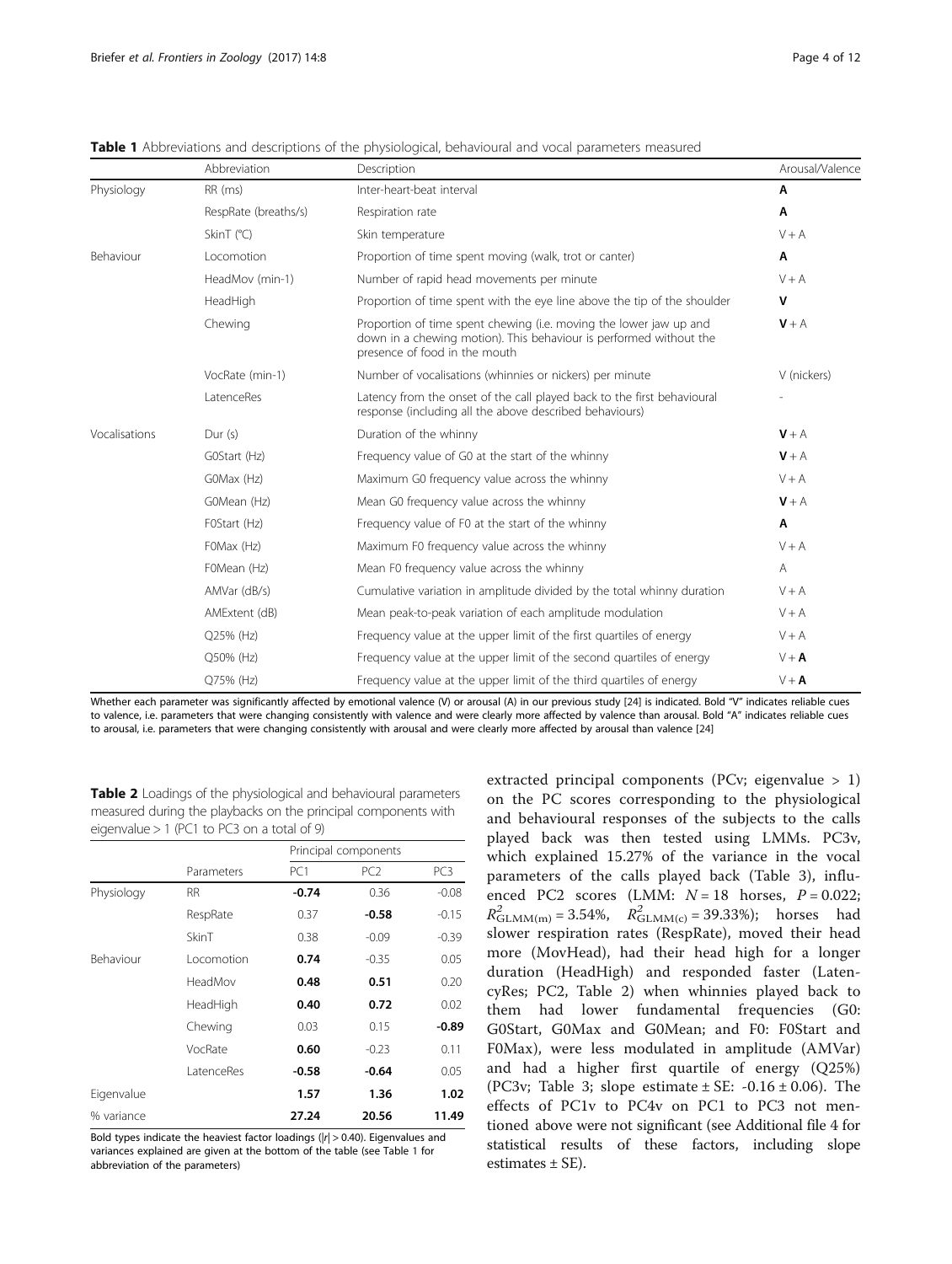<span id="page-4-0"></span>

## **Discussion**

Using playback experiments, we tested if horses are able to discriminate whinnies produced during separation and reunion by both familiar and unfamiliar conspecifics, independently of the context (i.e. using only the acoustic features of the calls), as well as whether contagion of emotional valence occurs. Our results showed that horses reacted differently to separation and reunion whinnies when these calls were produced by familiar horses, but not when they were produced by unfamiliar individuals. In addition, some parameters of the whinnies played back, which had been previously shown to differ between separation and reunion situations ([[24](#page-10-0)] F0, G0 and Q25%), affected the responses of the horses in a continuous way. This suggests that these two types of whinnies are graded into one another not only in their production [\[24\]](#page-10-0), but also in the way they affect

Table 3 Loadings of the vocal parameters extracted from the calls played back on the principal components with eigenvalue > 1 (PC1v to PC4v on a total of 12)

|                | Principal components |                  |         |                  |  |
|----------------|----------------------|------------------|---------|------------------|--|
| Parameters     | PC <sub>1</sub> v    | PC <sub>2v</sub> | PC3v    | PC4 <sub>V</sub> |  |
| Dur            | 0.19                 | 0.64             | 0.28    | $-0.14$          |  |
| <b>G0Start</b> | $-0.61$              | 0.20             | 0.61    | $-0.19$          |  |
| G0Max          | $-0.81$              | $-0.11$          | 0.48    | 0.02             |  |
| G0Mean         | $-0.81$              | $-0.13$          | 0.51    | 0.01             |  |
| <b>FOStart</b> | 0.56                 | 0.62             | 0.41    | 0.11             |  |
| <b>FOMax</b>   | 0.61                 | 0.60             | 0.44    | 0.04             |  |
| F0Mean         | 0.30                 | 0.81             | $-0.08$ | 0.06             |  |
| AMVar          | 0.45                 | $-0.34$          | 0.44    | 0.54             |  |
| AMExtent       | 0.13                 | $-0.36$          | 0.15    | 0.83             |  |
| Q25%           | -0.41                | 0.58             | $-0.50$ | 0.41             |  |
| Q50%           | $-0.73$              | 0.52             | $-0.20$ | 0.31             |  |
| Q75%           | $-0.76$              | 0.42             | $-0.09$ | 0.17             |  |
| Eigenvalue     | 1.99                 | 1.70             | 1.35    | 1.17             |  |
| Cum % variance | 33.16                | 24.11            | 15.27   | 11.34            |  |

Bold types indicate the heaviest factor loadings ( $|r| > 0.40$ ). Eigenvalues and variances explained are given at the bottom of the table (see Table [1](#page-3-0) for abbreviation of the parameters)

conspecifics. As the number of reliable indicators of emotions (revealed during our previous study) was limited (two indicators: chewing motion, time spent with head high [\[24\]](#page-10-0)), we did not find evidence for negative emotions during playbacks of separation whinnies nor for positive emotions during playbacks of reunion whinnies. It is thus unclear whether contagion of emotional valence occurred. However, our study shows that horses are capable of perceiving variation in vocal parameters indicating emotional valence within whinnies. To our knowledge, this is the first demonstration of perception of changes linked to emotional valence within a given vocalisation type in a non-human species, and is similar to perception of affective prosody in humans (i.e. paralinguistic emotional information in speech, which differs from discrimination of laughter and crying). This ability might enable fine-tuned communication between horses within a given situation.

## Valence perception

We previously found that whinnies produced in negative situations (i.e. separation from group member $(s)$ ) were longer (mean Dur = 2.23 s) and had a higher mean fundamental frequency (G0Mean = 1588.52 Hz) compared to those produced in positive situations (i.e. reunion with group member(s); mean  $Dur = 2.14$  s, mean G0Mean = 1392.41 Hz [[24](#page-10-0)]). Our playback experiment now confirmed that this variation in duration and frequency within whinnies produced in different contexts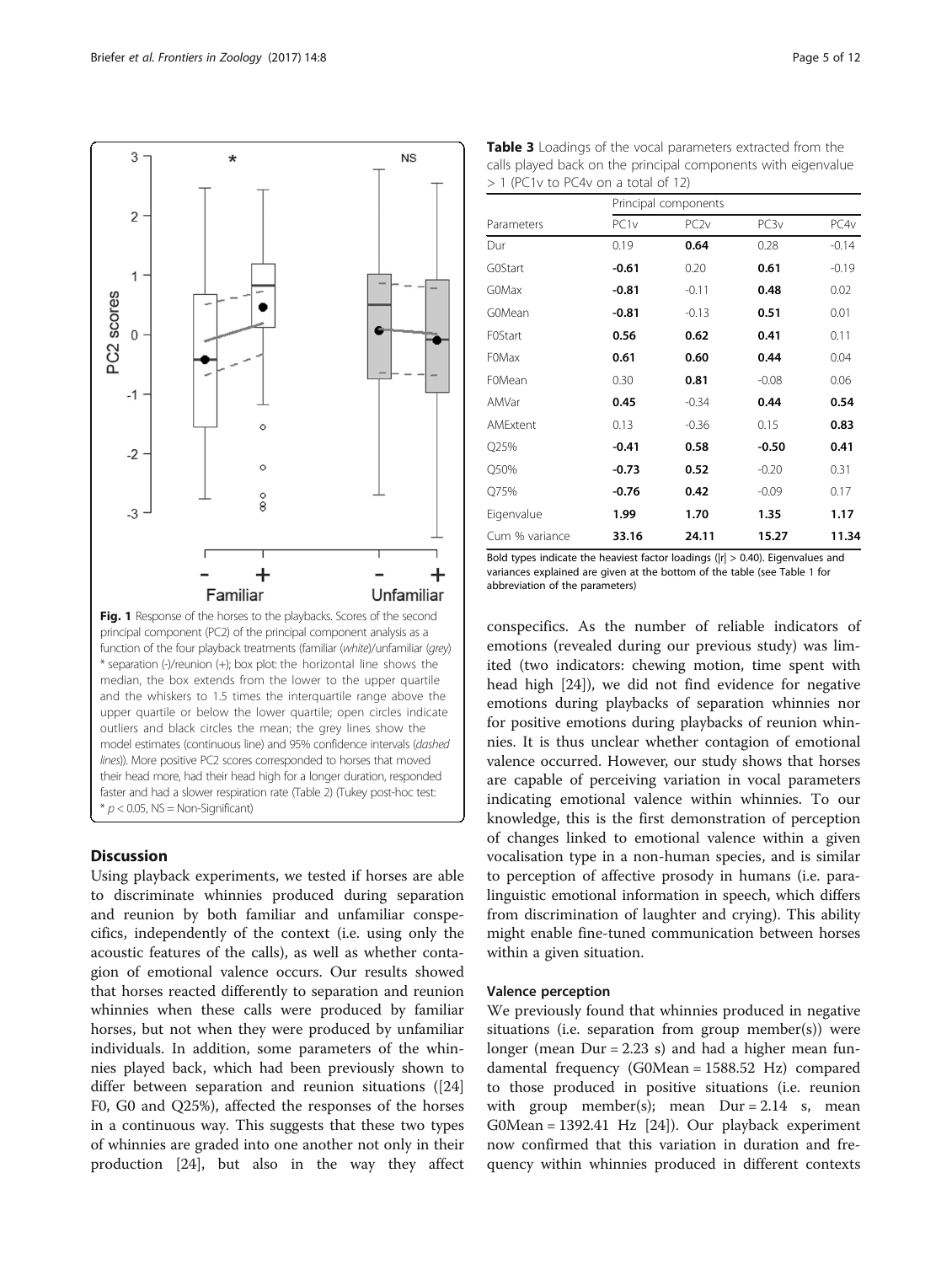can be perceived, at least in the whinnies of familiar horses. Previous studies of responses to different call types produced in negative and positive contexts showed that these call types can be discriminated and that the emotion they convey can be transmitted (e.g. rodents [[34\]](#page-11-0), marmosets [[7\]](#page-10-0)). Our results indicate that perception of emotional valence is also possible within a given vocalisations type, in the same way as what has been shown for emotional arousal (e.g. [[32,](#page-10-0) [45](#page-11-0)]). Separation and reunion whinnies could constitute acoustically graded variants with distinct functions, thus increasing horse apparent vocal repertoire size and potential to transmit information. More generally, we suggest that within-call type variation could enable fine-tuned communication between individuals within a given situation, unlike between-call type variation, which is related to different contexts.

In addition to the difference in reaction to familiar separation and familiar reunion whinnies that we observed, we found that the acoustic parameters of whinnies affected horses' response in a continuous way, independently of the familiarity of the caller. Indeed, the same physiological and behavioural parameters (i.e. those loading on PC2) that differed in reaction to separation and reunion whinnies, were also affected by the parameters of the calls themselves (F0, G0 and Q25%). This suggests that the response of receivers to the negative and positive graded whinny variants is also graded. Similar results have been found by zebra finches; in addition to differences between the physiological and behavioural responses of females to the calls of their mates produced during corticosterone treatment and to regular contact calls, some of the acoustic parameters of the calls affected females' corticosterone concentrations in a continuous way [[32\]](#page-10-0). Whether horses categorise separation and reunion whinnies as the same or different call types, and what is the minimum acoustic variation that they can perceive, could be tested using further playback experiments (e.g. habituation-dishabituation paradigm [[46, 47\]](#page-11-0)).

Interestingly, horses' behaviour and physiology significantly differed between playbacks of separation and reunion whinnies when these sounds were produced by familiar individuals (i.e. housed in the same farm), but not when produced by unfamiliar ones (i.e. housed in different farms), suggesting better perception of emotional valence in familiar compared to unfamiliar whinnies. Several phenomena could explain these results. First, horses could have perceived the emotional content of unfamiliar whinnies, but without reacting differently to separation and reunion whinnies, because the perceived difference might not have been meaningful to them [[48\]](#page-11-0). Second, unfamiliar whinnies could be generally perceived as more negative than familiar whinnies, independently of the valence that they convey, because of the potential aggressive interactions that accompanies encounters between two unfamiliar horses [[49\]](#page-11-0). This hypothesis is supported by the fact that horses' reaction to unfamiliar whinnies suggests a negative state of high arousal; compared to playbacks of familiar whinnies, when hearing unfamiliar whinnies, horses moved more and had shorter inter-pulse-intervals (RR, i.e. higher heart rate), which indicates high arousal, and they had their head high for a longer duration, which indicates a negative emotion [[24](#page-10-0)]. Third, emotional perception could be easier between individuals that are familiar with each other, notably as a result of past experiences [\[13](#page-10-0)]. In humans, although emotion recognition is crosscultural, it is more accurate within cultures, due to cultural variations acquired through social learning [\[50](#page-11-0), [51](#page-11-0)]. We could thus hypothesise that variation in the acoustic structure of whinnies between negative and positive situations can only be perceived by horses if they are famil-

vocalisations. An additional potential explanation for our results is that emotional perception could be stronger between familiar horses, because social affiliates are generally more empathic towards each other [[13\]](#page-10-0). Enhanced emotion perception or emotional contagion between social affiliates seems widespread in the animal kingdom [\[10](#page-10-0), [13](#page-10-0)]. For example, corticosterone resonance occurs between female zebra finches and their pair mate, while calls from unfamiliar males do not have such clear effect [32]. Micheletta et al. [[52\]](#page-11-0) found that crested macaques (Macaca nigra) attend more to playbacks of recruitment alarm calls if these are produced by close social affiliates. Rukstalis and French [[53\]](#page-11-0) revealed a decrease in stress (urinary cortisol levels) linked to isolation in marmosets when playing back contact calls of their pair mate, but not when playing back calls of an unfamiliar opposite sex individual. Similar enhanced reactions to the emotions experienced by familiar compared to unfamiliar individuals have also been highlighted in studies focussing on other sensory modalities than audition (e.g. [[8,](#page-10-0) [54](#page-11-0)]; review [[13\]](#page-10-0)). At an ultimate level, enhanced emotion perception between social affiliates facilitates reciprocal altruism, which predicts a return of favour [\[55\]](#page-11-0).

iar with the voice of the producer and have learned the range of changes that can occur in the producer's

## Emotional contagion

Emotional contagion occurs when the producer's emotion is transmitted to the receiver. The whinnies used in our study were recorded as part of a previous study aimed at finding indicators of emotions [\[24](#page-10-0)]. This study demonstrated that respiration rate and time spent moving were the best indicators of emotional arousal (indicated by heart rate), while time spent chewing (i.e.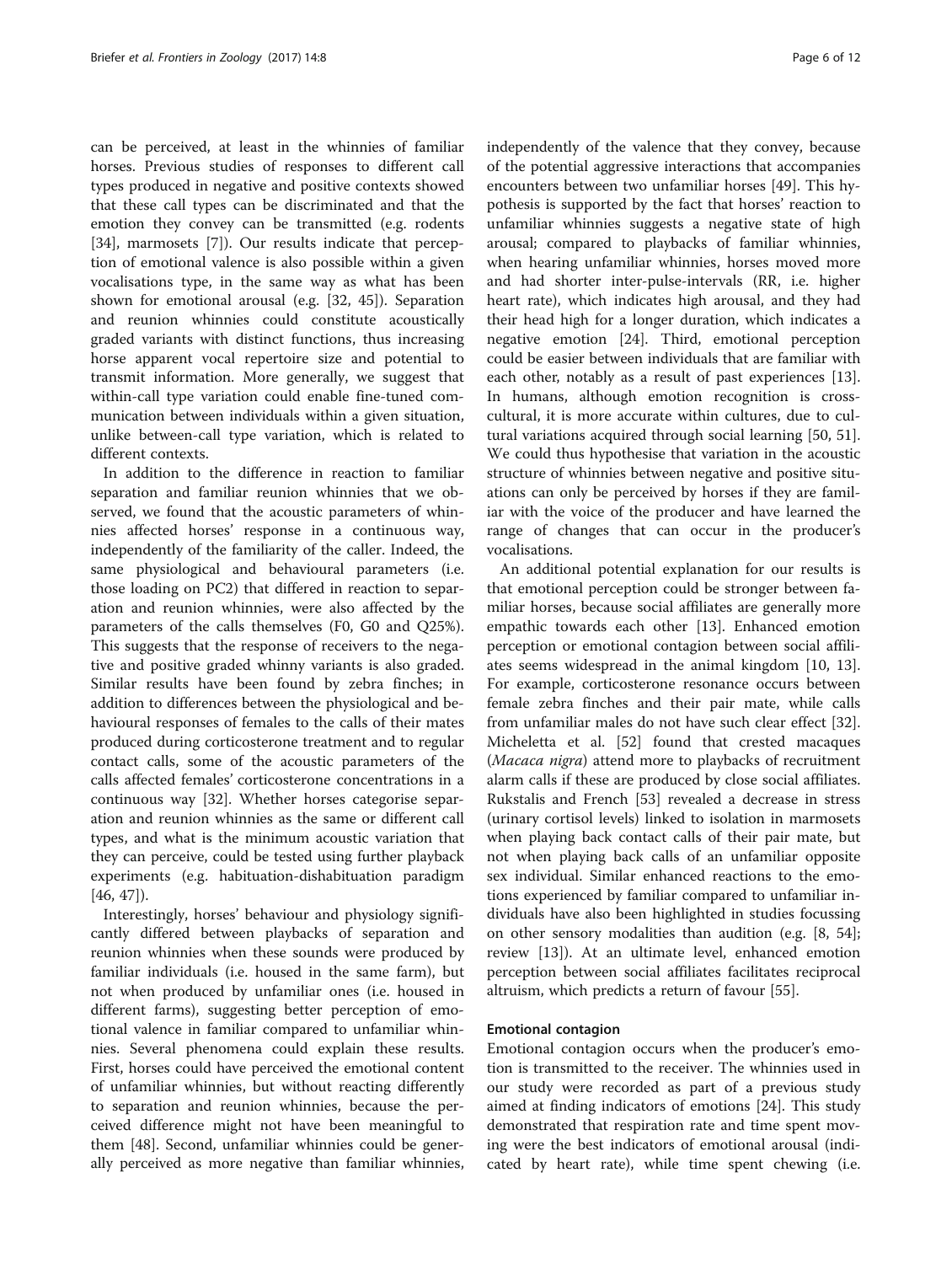moving the lower jaw in a chewing motion, without food) and time spent with the head high were the best indicators of emotional valence. If emotional valence matching had occurred during our playback experiment, we would have expected horses to have the head high for a longer duration (indicator of negative emotion) during playbacks of separation whinnies and to display more chewing motion (indicator of positive emotion) during playbacks of reunion whinnies. If emotional contagion was driven by the acoustic parameters of the whinnies, we would also have expected the time spent with the head high to increase, and the time spent chewing to decrease, with an increase in the duration and G0 of the calls played back, as predicted during a change from positive to negative emotions. Instead, chewing loaded highly on the third principal component of the PCA, which was neither affected by the valence nor by the familiarity of the calls, and the time spent with the head high was correlated positively with the scores of the first and second principal components (PC1 and PC2), which were higher during familiar reunion (i.e. positive) compared to familiar separation whinnies (i.e. negative). In addition, PC2 (indicating a higher proportion of time spent with the head high) was negatively affected by the third component of a PCA carried out on the parameters of the vocalisations. This effect indicated that whinnies that had lower fundamental frequencies (both F0 and G0), were less modulated in amplitude (AMVar) and had a higher first quartile of energy (Q25%) triggered a higher proportion of time spent with the head high. Although a low AMVar and a high Q25% suggested a negative emotion in our previous study (i.e. were significantly lower and higher, respectively, in the negative compared to the positive context), a low G0 and F0 indicated a positive emotion (particularly G0 [[24\]](#page-10-0)). Therefore, there is no clear evidence suggesting that contagion of emotional valence occurred during our playbacks.

One explanation for the higher proportion of time spent with the head high during familiar reunion compared to familiar separation whinnies is that horses could have been frustrated to hear reunion whinnies without seeing their group mate(s) arriving. However, frustration is a negative emotion that is likely to be of high arousal (e.g. [[23\]](#page-10-0)), and the responses of the horses to familiar reunion whinnies was also characterised by low respiration rates (negatively correlated with PC2), indicating low arousal [\[24](#page-10-0)]. Alternatively, the time spent with the head high could, in addition to indicate negative emotions in a normal situation, indicate a high level of attention to the playbacks in our experiment. This suggests that this behavioural parameter might not constitute a reliable indicator of valence in a playback situation. Further studies investigating emotional contagion

through vocalisations could include preference tests (e.g. [[56](#page-11-0)]), in order to know if horses judge separation whinnies as negative, and reunion whinnies as positive.

One reason for the lack of evidence for emotional contagion in our study could be that the emotion elicited in the producers by the situations during our recordings (i.e. when valence indicators were established) was stronger than the emotion triggered in the receivers during the playbacks. This could be due to the fact that the receivers of the playbacks were in a different situation than the producers of the whinnies, resulting in incongruent or weaker emotional reactions. Alternatively, emotional contagion could have occurred, but be expressed through other parameters than the ones measured in our study (e.g. facial expressions [\[57](#page-11-0)], odours [[3\]](#page-10-0)).

## Familiarity

Our results revealed increased emotional arousal (shorter inter-pulse intervals, i.e. higher heart rate; and more movements [[24](#page-10-0)]) when hearing unfamiliar compared to familiar whinnies. Horses also had their head high for a longer period of time during playbacks of unfamiliar compared to familiar whinnies, which could indicate negative emotion (but see above). Encounters between unfamiliar horses can elicit aggressive interactions while the hierarchy is being established [[49, 58](#page-11-0)]. The higher arousal elicited by unfamiliar compared to familiar whinnies might thus result from anticipation of such potential aggressive encounter. Similar differences in response to playbacks of unfamiliar and familiar whinnies have been observed previously in horses [\[38](#page-11-0)]. Lemasson et al. [[38\]](#page-11-0) showed that the angle of head rotation and level of postural alertness increased when the familiarity with the horse that produced the whinny decreased (group member < familiar non-group member < unfamiliar). The evidence thus suggests that horses can perceive the difference between familiar and unfamiliar whinnies, and even categorise conspecifics into several degrees of familiarity [[38\]](#page-11-0). Individual vocal signatures present in whinnies might allow them to perform this sound categorisation [\[38](#page-11-0)]. This ability is widespread in the animal kingdom [[30,](#page-10-0) [59\]](#page-11-0), and can result from habituation. Within natural settings, it could enable horses to identify group members, with whom they establish longterm bonds, unlike members of other groups that are only met temporarily and that might represent a threat (e.g. competitor) [\[60](#page-11-0)].

## Conclusions

Although we did not find clear evidence for contagion of emotional valence, our results show that horses have the ability to perceive information about emotional valence within familiar whinnies, similarly to perception of affective prosody in humans. In addition, we show that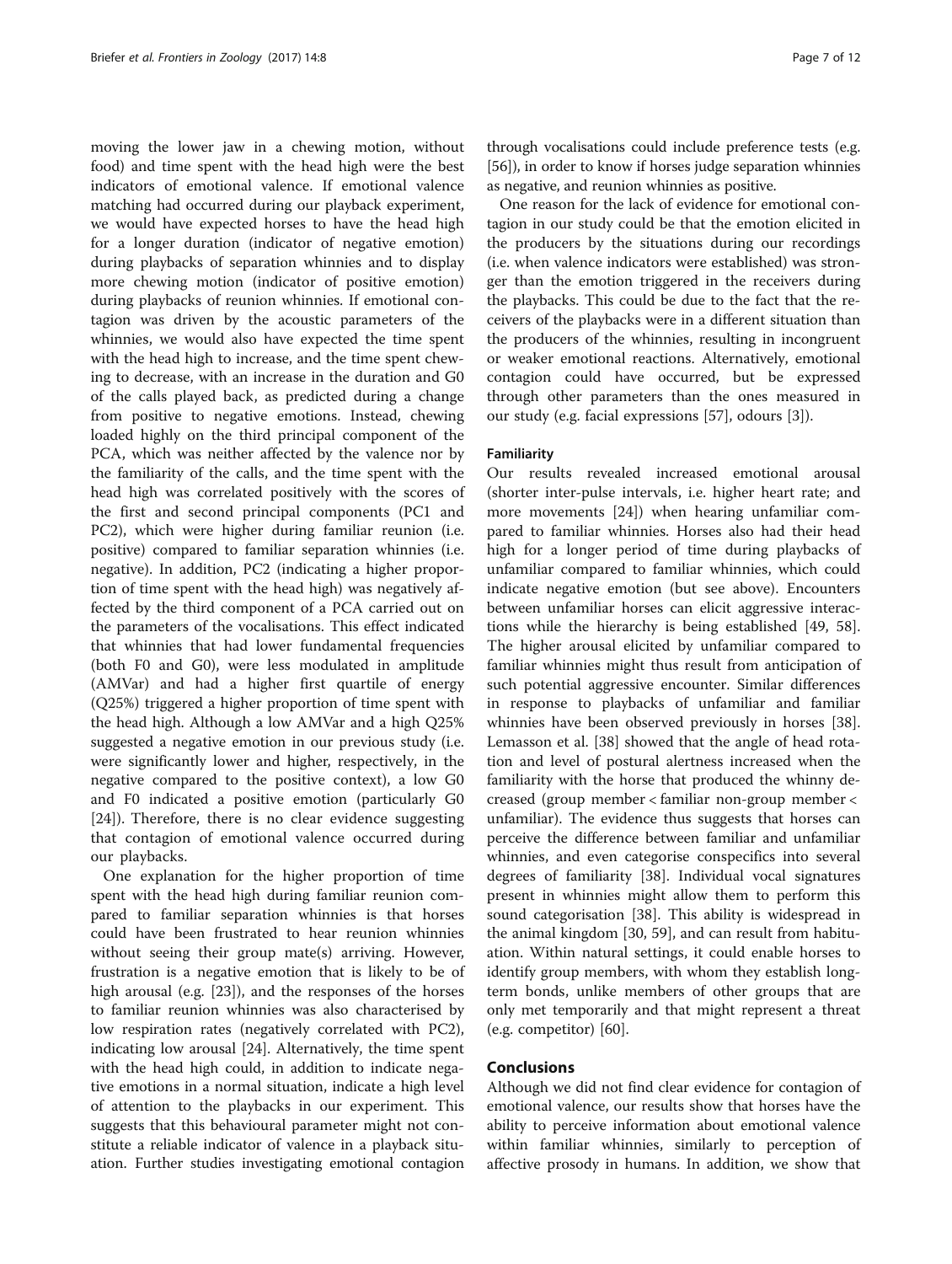the acoustic parameters of separation and reunion whinnies affect the physiology and behaviour of conspecifics in a continuous way. These two graded whinny variants could constitute functionally distinct calls, increasing the horses' potential to transmit information and enable fine-tuned communication between individuals within a given situation.

## Methods

## Subjects and management conditions

Eighteen horses of various breeds, sex and age were tested in July and August 2013 (Additional file [1\)](#page-9-0). All horses had been in their respective farms for at least 6 months (3–4 horses per farm). At night the horses were housed in single boxes  $(N = 4)$  or in boxes with paddocks, either individually  $(N = 9)$ , or in groups of two to three horses  $(N = 5)$ . During daytime, they were kept outdoors, either individually in adjacent fields allowing physical, visual and acoustic contact  $(N = 5)$ , or in groups of two to four horses  $(N = 13)$ . Horses from different farms had never encountered each other.

## Playback treatments

The separation and reunion whinnies used to build the playback treatments had been recorded in May and June 2013 from the same horses, as part of an experiment on physiological, behavioural and vocal indicators of emotions [\[24](#page-10-0)]. The acoustic structure of these whinnies differed significantly. For details about these situations, how underlying emotions were validated using physiological and behavioural measures, and acoustic differences between separation and reunion whinnies, see [[24\]](#page-10-0).

Each playback comprised a sequence of three whinnies from the same horse, with 13.5 s of silence between each whinny (15 s on average for one call and the subsequent silence interval), in order to allow horses time to react to each whinny. Preparation of sequences involved selecting the three best quality whinnies (low level of background noise) from 13 horses that had vocalised the most in our previous study [[24\]](#page-10-0), scaled to a relative absolute peak amplitude of 0.99, and pasted successively using Praat 5.3.41 [[61\]](#page-11-0). The number of horses used to prepare playbacks was maximised so that each horse was played to no more than four subjects, either as familiar or unfamiliar treatment (each horse was played to  $2.92 \pm 0.86$  subjects; range = 2–4). Additionally, within a farm, the same familiar horse was played to no more than two subjects, and unfamiliar horses differed for each subject. In the few cases  $(N = 5/26$  sequences) where it was not possible to obtain 3 different good quality whinnies to prepare a sequence, the same whinny was repeated three times. All sequences were then rescaled to the same maximum amplitude.

## Playback procedure

The four treatments were played once to each subject individually over two consecutive days, with two treatments per day between 9 am and 5 pm. They were broadcast in an order that was counterbalanced within horses for valence (negative = "-", positive = "+") and between horses for familiarity (familiar = "F", unfamiliar  $=$  "U"; e.g. Horse 1, Day 1: F+, U-/Day 2: F-, U+; Horse 2, Day 1: U- F+/Day 2: U+ F-). Within a farm, for each of the 2 days, horses were tested one by one in the same order, with the first treatment followed by the second after about 1 h (interval between two treatments:  $58 \pm$ 12 min, range =  $35$  min to 1 h  $30$  min). To minimise behavioural reactions that would not be due to the playbacks (e.g. reaction to social separation), the subjects were tested in their home pen. The other horses from the farm (2–3 other horses for each farm) remained in their home pen also, but their view was totally occluded from the subject behind doors and fences before the playback started. This procedure did not seem to affect the normal behaviour of the horses.

The subject was equipped with the heart-rate monitor (see Physiological measures) and left for 5 min, undisturbed for habituation, which allowed the animals to return to normal activities. At the end of 5 min, the playback started. Sounds were broadcast with an Edifier S2000v loudspeaker (frequency response: 20Hz - 20 kHz), connected to a laptop where the sounds were stored in WAV format, at a sampling rate of 44.1 kHz and a bit rate of 705 kbps. Before the test started, the loudspeaker was placed behind a fence or door, at 5 m on average from the subject. To reduce habituation, the loudspeaker's location was randomly changed between conditions for each horse. Sounds were played at an intensity estimated to be normal for horses  $(85.19 \pm 2.38$  dB measured at 1 m using a sound level meter, C weighting (SoundTest-Master, Laserliner, UK)) [[38](#page-11-0), [42](#page-11-0)]. Playbacks stopped 30 s after the end of the last whinny, and the heart-rate monitor was removed from the subjects.

## Physiological measures

Physiological measures were collected using a wireless non-invasive monitor (MLE120X BioHarness Telemetry System, Zephyr) [\[62](#page-11-0), [63\]](#page-11-0), fixed to a surcingle placed around the subject's heart girth. ECG gel was applied to the electrodes before each use. The data (continuous ECG trace, breathing wave, i.e. inhalation/exhalation cycle, and skin temperature) were transmitted and stored in real time to a laptop using LabChart software v.7.2 (ADInstrument) for later analyses. During tests, one experimenter entered comments in the software indicating when each of the three whinnies of the playback sequence was broadcast. This allowed us to measure the following physiological parameters precisely for up to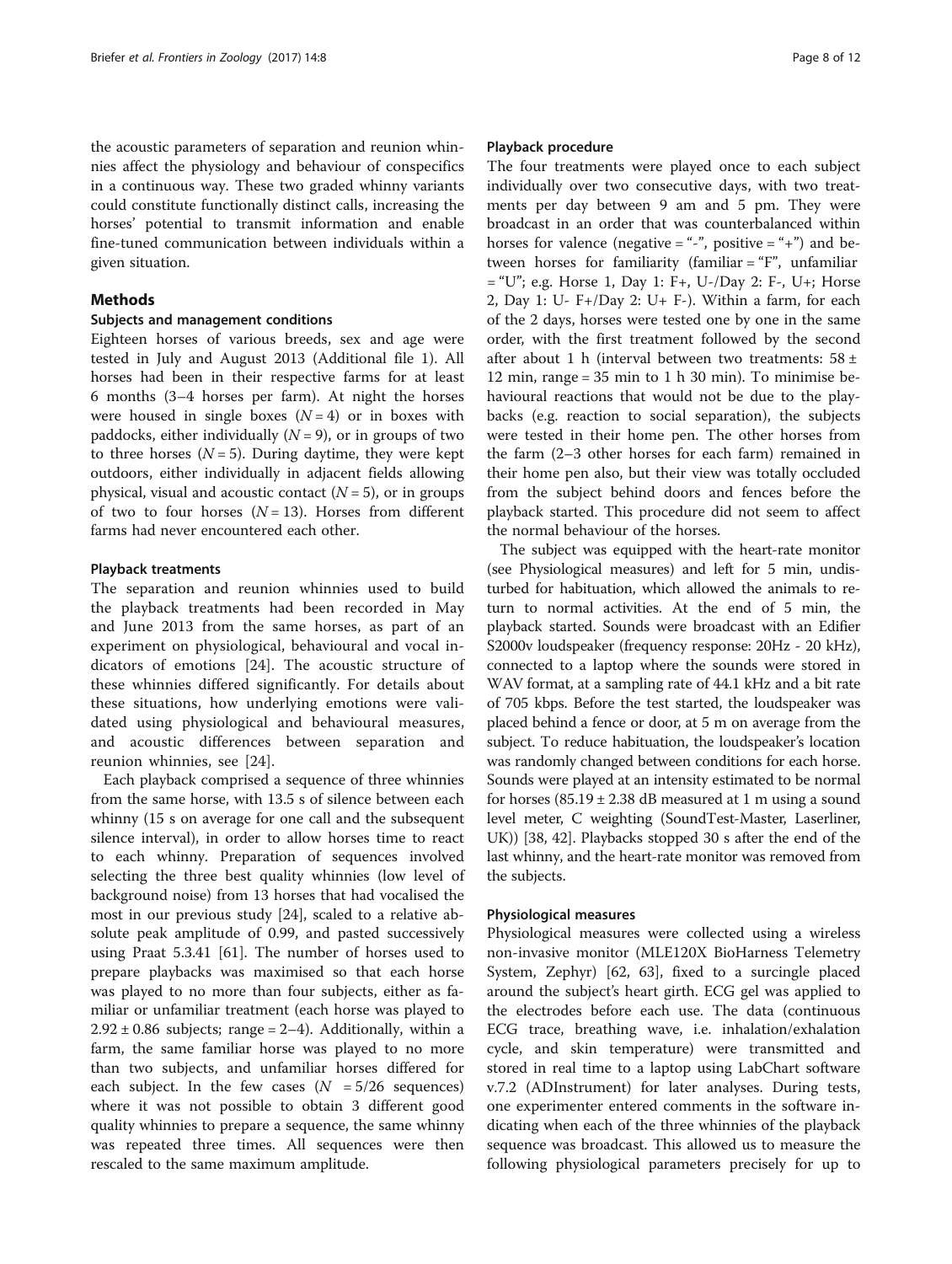10 s (when possible, i.e. good quality signal, clearly visible heart beats on the ECG trace and respiration on the breathing wave) following the beginning of each call played back (selection duration =  $8.05 \pm 1.87$  s): interheart-beat interval (RR), respiration rate and skin temperature (Table [1\)](#page-3-0). Such short selections allowed us to identify short-term changes in physiology in reaction to the calls played back [[64, 65](#page-11-0)]. For each selection, we ensured the software tracked the heart beats (ECG trace) correctly (as displayed by event markers on the screen) and the inspiration–exhalation cycles (breathing wave). Parts of the ECG trace when atrio-ventricular blocks could be observed (i.e. one heart beat missing every 3–4 beats) where excluded [[66\]](#page-11-0). Then, the inter-heart-beat interval (RR), respiration rate (breaths/s, RespRate) and skin temperature (°C, SkinT) averages were then obtained automatically from the software. These three physiological parameters had been previously shown to be affected by emotional valence and/or arousal [\[24](#page-10-0)]. For 15 calls played back, the quality of the signal was not good enough to extract the physiological parameters. In addition, one group mate whinnied during one call of one playback, and we omitted the physiological response of the subject to this call. In total, we were thus able to obtain the physiological parameter values in response to 200 calls played back from a total of 216 (i.e. 18 subjects\*4 playbacks\*3 calls).

## Behavioural measures

All tests were filmed using a Canon Legria FS2000 camcorder by an experimenter situated away from the loudspeaker. The behavioural parameters (Table [1](#page-3-0)) were scored from the videos of the tests using Interact software v. 9.0.7 (Mangold International GmbH, Arnstorf, Germany) for 15 s following the beginning of each played back call. They were scored either as occurrence (for discrete behaviours, indicated by "(min-1)" in Table [1\)](#page-3-0) or as duration (for continuous behaviours). We then divided these values by the total scoring time for each call (15 s), hence obtaining frequency of occurrence for discrete behaviours (i.e. number of events per minute), and the proportion of time spent performing the behaviour for continuous behaviours. Analyses were carried out on these frequencies of occurrence or proportions. We considered for the analyses the five behaviours which were previously shown to be affected by emotional valence and/or arousal, and which had been observed during the playbacks (i.e. all except "Returns"; way and back movements along the fence or turns inside the stable [[24\]](#page-10-0)). In addition, we included in our analyses the latency to respond to the playbacks (see list, abbreviations and definitions of the parameters in Table [1\)](#page-3-0). Because one group mate whinnied during one call of one playback, we omitted the behavioural response of the subject to this call and thus obtained behavioural data in response to 215 calls from a total of 216 (i.e. 18 subjects\*4 playbacks\*3 calls).

## Vocal parameters

In order to test the effect of the vocal parameters of the calls played back on horses' physiological and behavioural responses, we analysed all the whinnies used in the experiment  $(N = 68$  different whinnies) following [[24\]](#page-10-0). In the same way as for the physiological and behavioural parameters, we analysed the 12 vocal parameters that were significantly affected by emotional valence and/or arousal in our previous study ([[24\]](#page-10-0) see list, abbreviations and definitions in Table [1\)](#page-3-0). These parameters were extracted using a custom built program in Praat, which batch processed the analyses and the exporting of output data [[67](#page-11-0)]. In order to prevent biases linked to the settings used for the analyses, the same settings were used to analyse both negative and positive whinnies of each producer (for details about the setting used, see [[24\]](#page-10-0)). G0 could not be measured in three whinnies of one producer. All the other parameters could be extracted from the 68 whinnies.

## Statistical analysis

We first tested the effect of the valence and familiarity of the calls played back on the physiological and behavioural responses of the horses (raw data are available in Additional file [5\)](#page-9-0). We used a principal component analysis (PCA; prcomp function, library stats in R software 3.3.1.) to eliminate redundancy due to intercorrelation of the physiological and behavioural parameters [[48](#page-11-0)]. To control for confounding factors that could have impacted on horses' responses, instead of including the original parameter values in the PCA, we included the residuals extracted from linear models (LMs, lm function in R) fitting the following control factor: 1) age of subjects (7–23 years old, Additional file [1](#page-9-0)); 2) because each subject was tested four times and could potentially hear and habituate to the calls played to the other horses, we also included the order of the playbacks for each farm (1–12 or 1–16 playbacks depending on the farm). The resulting residuals were independent of these factors and better approximated a normal distribution, after using a log transformation for LatenceResp and RespRate, and a logit transformation for Locomotion, HeadHigh, Chewing and VocRate (see Table [1](#page-3-0) for abbreviations and description of the parameters). Because PCA does not handle missing data, responses to playback calls where the physiological response of the subjects  $(N = 16/216)$  or the behavioural response of the subject  $(N = 1/216)$  were missing (see above for reasons) were excluded (total included in the PCA = 200 data points from 18 horses).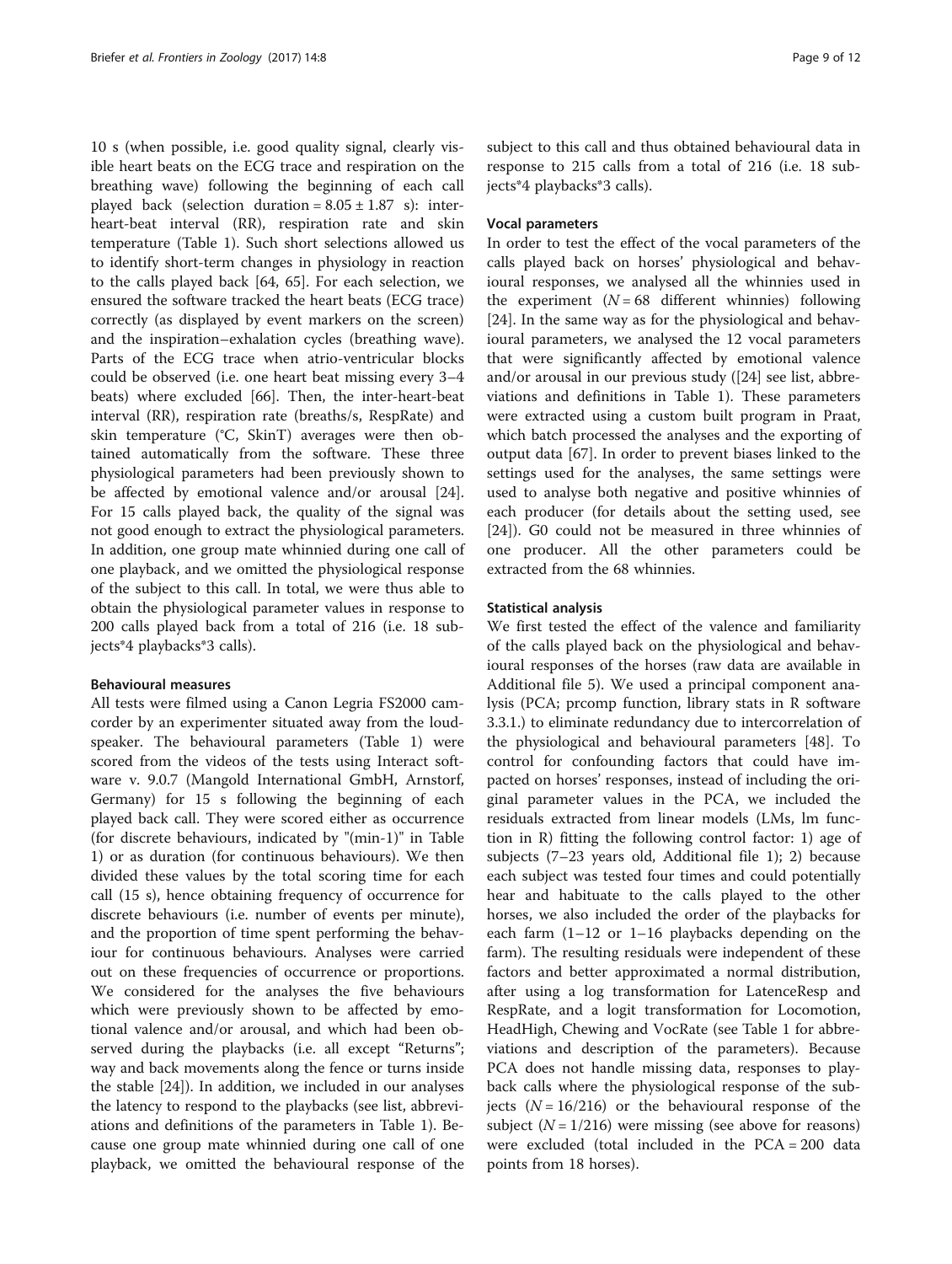<span id="page-9-0"></span>The principal components with an eigenvalue greater than 1 (Kaiser's criterion) were extracted from the PCA (PC1 to PC3 of a total of 9). The effects of the valence and familiarity of the calls on PC1 to PC3 scores were then tested using LMMs (lmer function, lme4 library in R). These models (one for each PC as an outcome variable) included the valence of the calls (negative or positive), the familiarity of the calls (familiar or unfamiliar) and the interaction effect between familiarity and valence, as fixed factors. In addition, because the sex of the producer of the calls in respect to the sex of the subject might affect the responses, we added a fixed factor indicating whether the calls played back were produced by an individual of the same sex as the subject or not, as well as interaction terms between this factor and familiarity and valence. The inclusion of non-significant interaction terms in models makes the interpretation of main effects problematic [\[68](#page-11-0)]. On the other hand, model simplification, in which non-significant terms including interactions are dropped from the full model can lead to type 1 errors [\[69\]](#page-11-0). In order to be able to interpret main effects while leaving non-significant interactions in our models, we changed the contrasts of our factors (valence, familiarity and sex) from treatment contrasts (used by default by R) to sum contrasts [[70](#page-11-0)]. In order to account for dependencies between data, our models included the following random effect; the playback number (each playback consisted of three calls), nested within the day of the playback (two playbacks per day), nested within the subject identity, nested within the farm where they were housed, crossed with the identity of horses whose whinnies were being played.

We then tested the effect of the vocal parameters of the calls played back on the physiological and behavioural responses of the horses (raw data available in Additional file 5). We first used a PCA in order to eliminate redundancy due to intercorrelation of the vocal parameters. To better approximate a normal distribution, we log-transformed beforehand all the vocal parameters except F0Mean and AMVar (see list in Table [1\)](#page-3-0). Because the aim was to test the effect of the extracted PCs (hereafter "PCv") on the PCs corresponding to the physiological and behavioural responses of the horses, we excluded the acoustic data for which no response was available ( $N = 16/216$  data points). In addition, because PCA does not handle missing data, two additional whinnies in which G0-parameters could not be measured were excluded (Total included in the PCA = 198 data points from 18 horses). The principal components with an eigenvalue greater than 1 (Kaiser's criterion) were extracted from the PCA (PC1 to PC4 of a total of 12; hereafter "PC1v to PC4v"). The effects of PC1v to PC4v on PC1 to PC3 scores corresponding to the physiological and behavioural responses of the horses to the playbacks

were then tested using LMMs (lmer function, lme4 library in R). These models (one for each PC as an outcome variable) included PC1v, PC2v, PC3v and PC4v as fixed factors, and the same random factors as listed above (playback number within day within subject within farm crossed with producer identity).

We checked the residuals of the models graphically for normal distribution and homoscedasticity [[71](#page-11-0)]. P-values (PBmodcomp function, pbkrtest library in R), model estimates and confidence intervals (bootMer function, lme4 library in R), were calculated using parametric bootstrap methods (1000 bootstrap samples). To this aim, models were fitted with maximum likelihood. P-values calculated with parametric bootstrap tests give the fraction of simulated likelihood ratio test statistic values (LRT) that are larger or equal to the observed LRT value. This test is more adequate than the raw LRT test because it does not rely on large-sample asymptotic analysis and correctly takes the random-effects structure into account [\[72](#page-11-0)]. When an interaction effect was significant, we carried out Tukey post-hoc tests (glht function, multcomp library in R). The significance level was set at  $\alpha = 0.05$ . In addition, we calculated marginal  $(R_{\text{GLMM}(m)}^2)$  and conditional  $R^2$  ( $R_{\text{GLMM}(c)}^2$ ) of our models following [\[73](#page-11-0)].  $R_{\text{GLMM}(m)}^2$  corresponds to the proportion of variance explained by the fixed factors alone, while  $R_{\text{GLMM}(c)}^2$  corresponds to the proportion of variance explained by both the fixed and random factors [\[73](#page-11-0)]. These two values were calculated for the full models, as well as for significant factors by including the significant factors and random effects only.

## Additional files

[Additional file 1:](dx.doi.org/10.1186/s12983-017-0193-1) Characteristics of the horses used in the experiment. (DOCX 13 kb)

[Additional file 2:](dx.doi.org/10.1186/s12983-017-0193-1) Results of the models testing the effects of the valence and familiarity of the calls broadcast, as well as of the sex of the horses, on their responses to the playbacks. (DOCX 14 kb)

[Additional file 3:](dx.doi.org/10.1186/s12983-017-0193-1) Model estimations corresponding to the effects of valence, familiarity and sex on the responses of the horses to the playbacks. (DOCX 14 kb)

[Additional file 4:](dx.doi.org/10.1186/s12983-017-0193-1) Results of the models testing the effect of the vocal parameters of the calls broadcast on the horses' responses. (DOCX 14 kb)

[Additional file 5:](dx.doi.org/10.1186/s12983-017-0193-1) Raw data (physiological and behavioural responses of the horses to the playbacks, along with parameters of the vocalisations broadcast). (XLSX 52 kb)

## Abbreviations

AMExtent (dB): Mean peak-to-peak variation of each amplitude modulation; AMVar (dB/s): Cumulative variation in amplitude divided by the total whinny duration; Chewing: Proportion of time spent chewing (i.e. moving the lower jaw up and down in a chewing motion). This behaviour is performed without the presence of food in the mouth; Dur (s): Duration of the whinny; F0Max (Hz): Maximum F0 frequency value across the whinny; F0Mean (Hz): Mean F0 frequency value across the whinny; F0Start (Hz): Frequency value of F0 at the start of the whinny; G0Max (Hz): Maximum G0 frequency value across the whinny; G0Mean (Hz): Mean G0 frequency value across the whinny; G0Start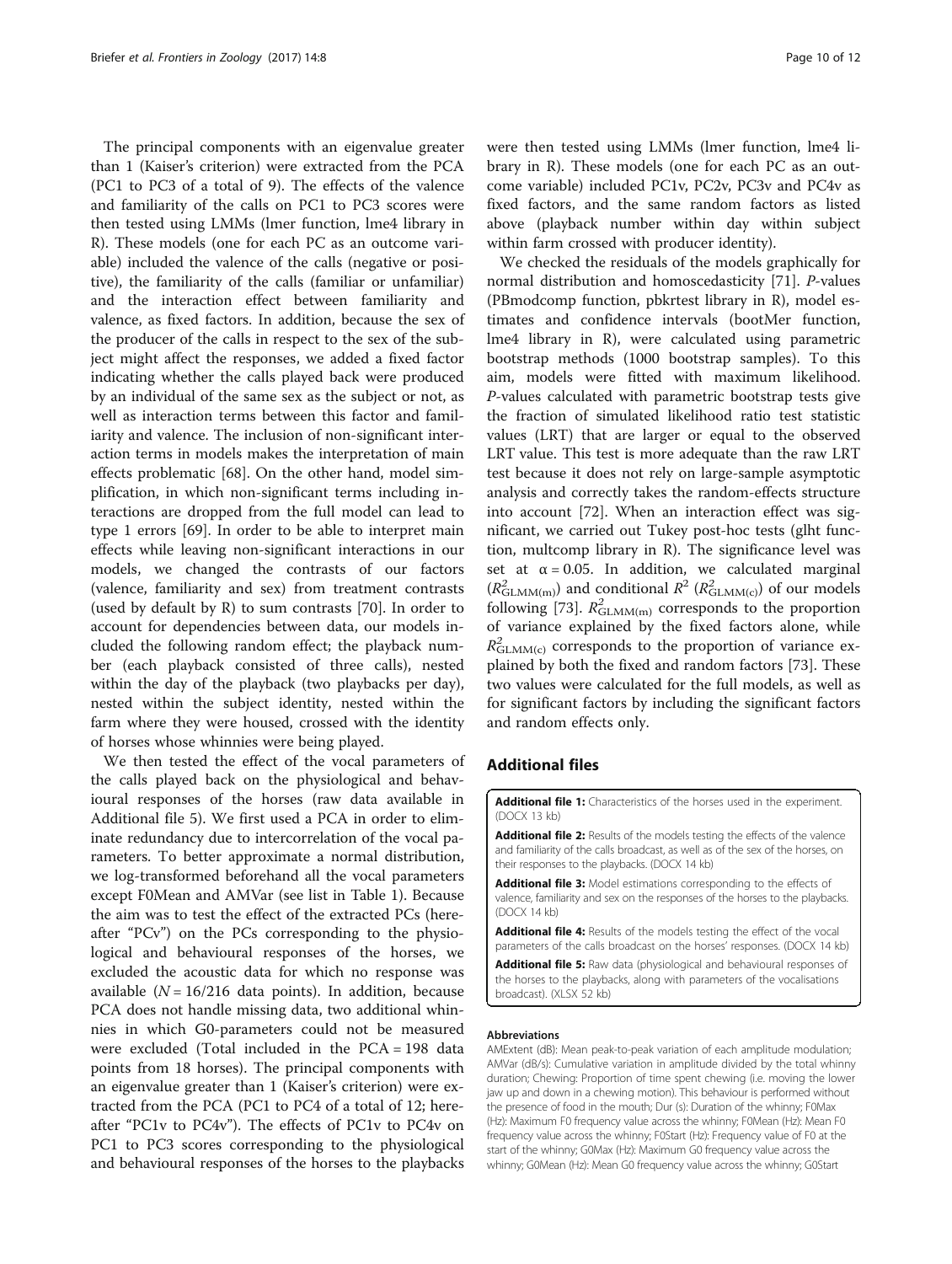<span id="page-10-0"></span>(Hz): Frequency value of G0 at the start of the whinny; HeadHigh: Proportion of time spent with the eye line above the tip of the shoulder; HeadMov (min-1): Number of rapid head movements per minute; LatenceRes: Latency from the onset of the call played back to the first behavioural response (including all the above described behaviours); Locomotion: Proportion of time spent moving (walk, trot or canter); Q25% (Hz): Frequency value at the upper limit of the first quartiles of energy; Q50% (Hz): Frequency value at the upper limit of the second quartiles of energy; Q75% (Hz): Frequency value at the upper limit of the third quartiles of energy; RespRate (breaths/s): Respiration rate; RR (ms): Interheart-beat interval; SkinT (°C): Skin temperature; VocRate (min-1): Number of vocalisations (whinnies or nickers) per minute

#### Acknowledgements

We are very grateful to Amy E. Donnison, Christine J. Nicol and anonymous reviewers for helpful comments on this manuscript, and to Lorenz Gygax for statistical advice. We thank Solveig Pletscher, Anne-Sylvie and André Thévoz, Franziska and Beatrice Wohlfender, and Anja, Laurence and Alex Zollinger, for their help and access to the animals, and Sophie Masneuf for field assistance.

#### Funding

EFB and A-LM are funded by a Swiss National Science Foundation fellowship, and RM by a fellowship from the Universities Federation for Animal Welfare and by the Harry and Sylvia Hoffman Leadership and Responsibility Program at the Hebrew University, Israel.

#### Availability of data and materials

Raw data are shown in Additional file [5.](#page-9-0)

#### Authors' contributions

All authors designed the study and contributed to the paper. EFB prepared the sounds for the playbacks, carried out the statistical analyses and drafted the manuscript. EFB, RM, A-LM and SBF collected the data. RM analysed the physiological responses and A-LM the behavioural responses. All authors gave final approval for publication.

#### Competing interests

The authors declare that they have no competing interests.

#### Consent for publication

"Not applicable".

#### Ethics approval and consent to participate

The owners of the horses agreed to the research being carried out on their animals. All experiments were carried out in accordance with the current laws of Switzerland. This study was approved by the Swiss Federal Veterinary Office (approval number VD 2689).

#### Author details

<sup>1</sup>Institute of Agricultural Sciences, ETH Zürich, Universitätstrasse 2, 8092 Zürich, Switzerland. <sup>2</sup> Koret School of Veterinary Medicine, Robert H. Smith Faculty of Agriculture, Food and Environment, the Hebrew University, Rehovot 76100, Israel. <sup>3</sup>Division of Animal Welfare, Veterinary Public Health Institute, Vetsuisse Faculty, University of Bern, Länggassstrasse 120, 3012 Bern, Switzerland. 4 Agroscope, Swiss National Stud Farm, Les Longs Prés, 1580 Avenches, Switzerland.

## Received: 21 September 2016 Accepted: 30 January 2017 Published online: 11 February 2017

## References

- Russell J. A circumplex model of affect. J Pers Soc Psychol. 1980;39:1161-78. 2. Bradley M, Codispoti M, Cuthbert B, Lang P. Emotion and motivation I: defensive
- and appetitive reactions in picture processing. Emotion. 2001;1:276–98.
- 3. Boissy A, Terlouw C, Le Neindre P. Presence of cues from stressed conspecifics increases reactivity to aversive events in cattle: evidence for the existence of alarm substances in urine. Physiol Behav. 1998;63:489–95.
- 4. Amory JR, Pearce GP. Alarm pheromones in urine modify the behaviour of weaner pigs. Anim Welf. 2000;9:167–75.
- Mineka S, Cook M. Mechanisms involved in the observational conditioning of fear. J Exp Psychol Gen. 1993;122:23–38.
- 6. Buchanan TW, Bagley SL, Stansfield RB, Preston SD. The empathic, physiological resonance of stress. Soc Neurosci. 2012;7:191–201.
- 7. Watson CFI, Caldwell CA. Neighbor effects in marmosets: social contagion of agonism and affiliation in captive Callithrix jacchus. Am J Primatol. 2010;72:549–58.
- 8. Langford DJ, Crager SE, Shehzad Z, Smith SB, Sotocinal SG, Levenstadt JS, et al. Social modulation of pain as evidence for empathy in mice. Science. 2006;312:1967–70.
- 9. Edgar JL, Lowe JC, Paul ES, Nicol CJ. Avian maternal response to chick distress. Proc R Soc B. 2011;278:3129–34.
- 10. de Waal FBM. Putting the altruism back into altruism: the evolution of empathy. Ann Rev Psychol. 2008;59:279–300.
- 11. Hatfield E, Cacioppo JT. Emotional Contagion. Cambridge: Cambridge University Press; 1994.
- 12. Edgar JL, Nicol CJ, Clark CCA, Paul ES. Measuring empathic responses in animals. Appl Anim Behav Sci. 2012;138:182–93.
- 13. Preston SD, de Waal FBM. Empathy: Its ultimate and proximate bases. Behav Brain Res. 2002;25:1–20.
- 14. Špinka M. Social dimension of emotions and its implication for animal welfare. Appl Anim Behav Sci. 2012;138:170–81.
- 15. Marler P. The structure of animal communication sounds. In: Bullock TH, editor. Recognition of complex acoustic signals. Berlin: Springer; 1977. p. 17–35.
- 16. Rendall D, Owren MJ. Vocalizations as tools for influencing the affect and behavior of others. In: Brudzynski SM, editor. Handbook of Mammalian Vocalization - An Integrative Neuroscience Approach. London: Academic; 2010. p. 177–85.
- 17. Briefer EF. Vocal expression of emotions in mammals: mechanisms of production and evidence. J Zool. 2012;288:1–20.
- 18. Marchant JN, Whittaker X, Broom DM. Vocalisations of the adult female domestic pig during a standard human approach test and their relationships with behavioural and heart rate measures. Appl Anim Behav Sci. 2001;72:23–39.
- 19. Manser MB. The acoustic structure of suricates' alarm calls varies with predator type and the level of response urgency. Proc Roy Soc Lond Ser B. 2001;268:2315–24.
- 20. Manser MB. The generation of functionally referential and motivational vocal signals in mammals. In: Brudzynski SM, editor. Handbook of Mammalian Vocalization - An Integrative Neuroscience Approach. London: Academic; 2010. p. 477–86.
- 21. Soltis J, Blowers TE, Savage A. Measuring positive and negative affect in the voiced sounds of African elephants (Loxodonta africana). J Acoust Soc Am. 2011;129:1059–66.
- 22. Clay Z, Archbold J, Zuberbühler K. Functional flexibility in wild bonobo vocal behaviour. PeerJ. 2015;3:e1124.
- 23. Briefer EF, Tettamanti F, McElligott AG. Emotions in goats: mapping physiological, behavioural and vocal profiles. Anim Behav. 2015;99:131–43.
- 24. Briefer EF, Maigrot A-L, Mandel R, Briefer Freymond S, Bachmann I, Hillmann E. Segregation of information about emotional arousal and valence in horse whinnies. Sci Rep. 2015;4:9989.
- 25. Fichtel C, Hammerschmidt K. Responses of redfronted lemurs to experimentally modified alarm calls: evidence for urgency-based changes in call structure. Ethology. 2002;108:763–78.
- 26. Fichtel C, Hammerschmidt K. Responses of squirrel monkeys to their experimentally modified mobbing calls. J Acoust Soc Am. 2003;113:2927–32.
- Manser MB, Bell MB, Fletcher LB. The information that receivers extract from alarm calls in suricates. Proc R Soc B. 2001;268:2485–91.
- 28. Blumstein DT, Recapet C. The sound of arousal: The addition of novel nonlinearities increases responsiveness in marmot alarm calls. Ethology. 2009; 115:1074–81.
- 29. Weary DM, Lawson GL, Thompson BK. Sows show stronger responses to isolation calls of piglets associated with greater levels of piglet need. Anim Behav. 1996;52:1247–53.
- 30. King LE, Soltis J, Douglas-Hamilton I, Savage A, Vollrath F. Bee threat elicits alarm call in african elephants. PLoS One. 2010;5:e10346.
- 31. Schehka S, Zimmermann E. Affect intensity in voice recognized by tree shrews (Tupaia belangeri). Emotion. 2012;12:632-9.
- 32. Perez EC, Elie JE, Boucaud ICA, Crouchet T, Soulage CO, Soula HA, et al. Physiological resonance between mates through calls as possible evidence of empathic processes in songbirds. Horm Behav. 2015;75:130–41.
- 33. Videan EN, Fritz J, Schwandt M, Howell S. Neighbor effect: evidence of affiliative and agonistic social contagion in captive chimpanzees (Pan troglodytes). Am J Primatol. 2005;66:131–44.